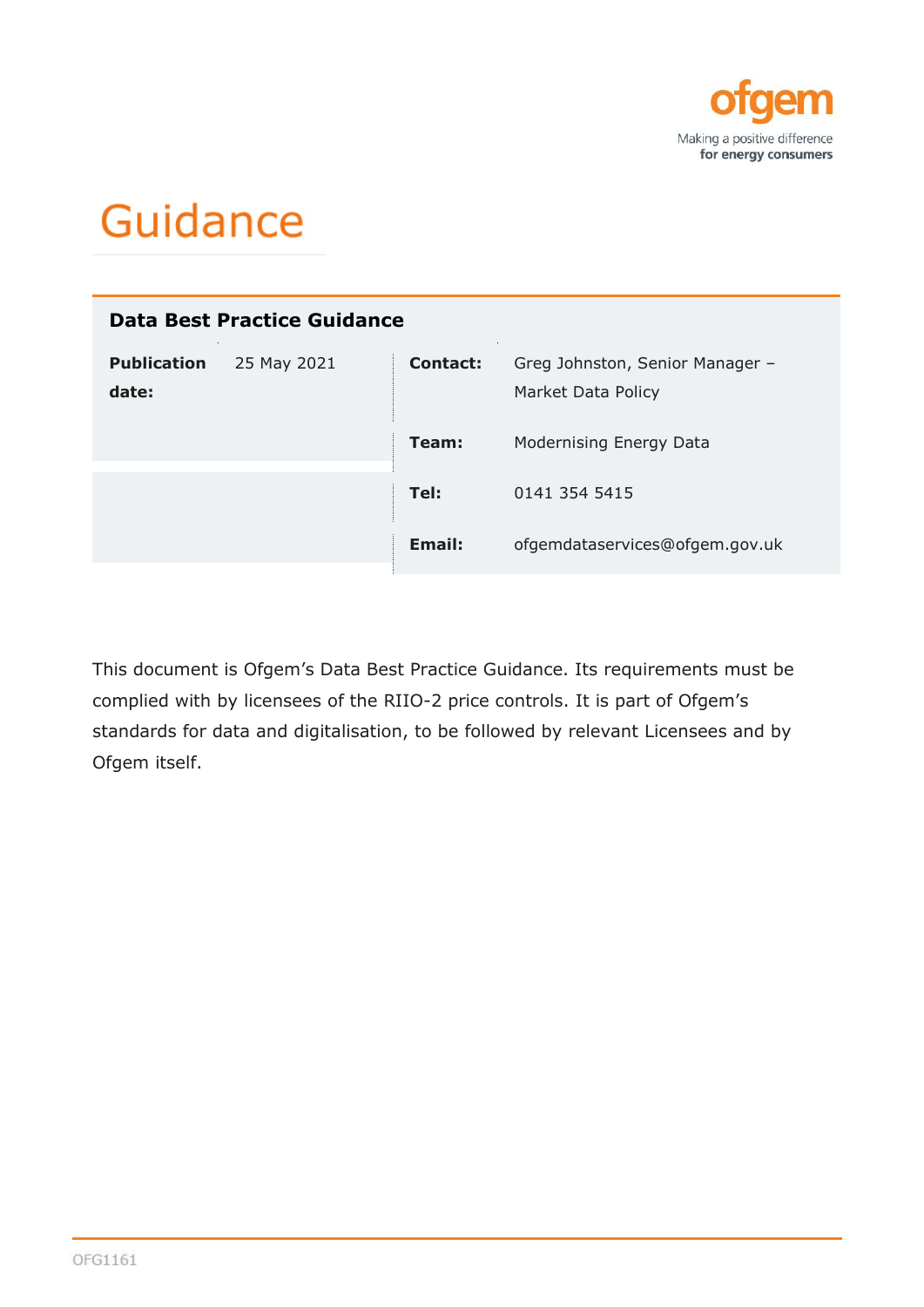© Crown copyright 2021

The text of this document may be reproduced (excluding logos) under and in accordance with the terms of the **[Open Government Licence](http://www.nationalarchives.gov.uk/doc/open-government-licence/version/3/)**.

Without prejudice to the generality of the terms of the Open Government Licence the material that is reproduced must be acknowledged as Crown copyright and the document title of this document must be specified in that acknowledgement. Any enquiries related to the text of this publication should be sent to Ofgem at:

10 South Colonnade, Canary Wharf, London, E14 4PU. Alternatively, please call Ofgem on 0207 901 7000.

This publication is available at **[www.ofgem.gov.uk](http://www.ofgem.gov.uk/)**. Any enquiries regarding the use and re-use of this information resource should be sent to: [psi@nationalarchives.gsi.gov.uk](mailto:psi@nationalarchives.gsi.gov.uk)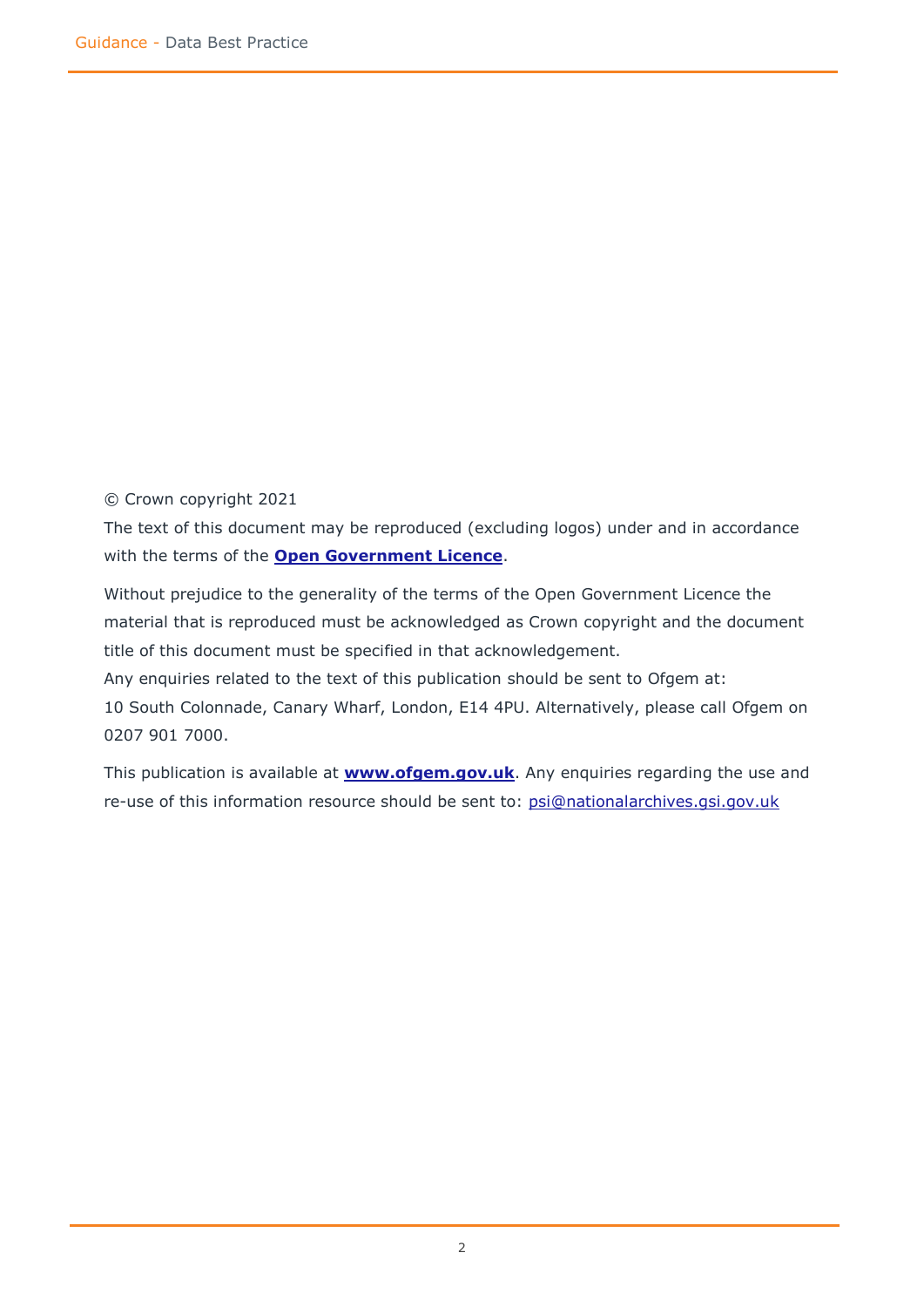| <b>Document version</b>     | <b>Description</b>        | <b>Changes since previous</b> |
|-----------------------------|---------------------------|-------------------------------|
|                             |                           | document                      |
| Data Best Practice Guidance | Proposed version May 2021 | N/A                           |
| v0.3                        |                           |                               |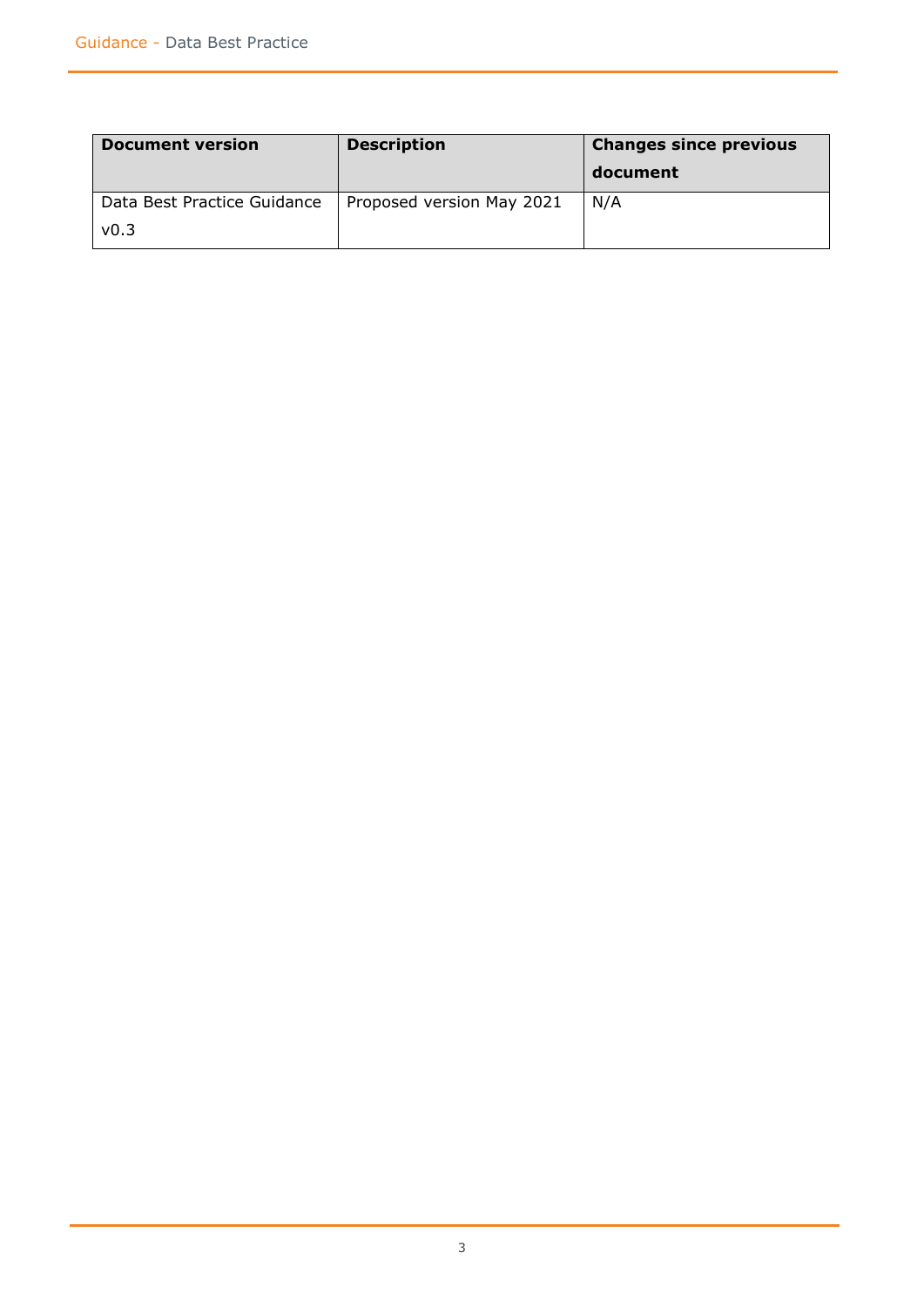## **Contents**

| 2. Use common terms within Data Assets, Metadata and supporting information13             |
|-------------------------------------------------------------------------------------------|
|                                                                                           |
|                                                                                           |
|                                                                                           |
| 4. Enable potential Data Users to understand the Data Assets by providing supporting      |
|                                                                                           |
|                                                                                           |
|                                                                                           |
|                                                                                           |
| 6. Learn and deliver to the needs of current and prospective Data Users 17                |
|                                                                                           |
| 7. Ensure data quality maintenance and improvement is prioritised by Data User needs18    |
|                                                                                           |
| 8. Ensure Data Assets are interoperable with Data Assets from other data and digital      |
|                                                                                           |
|                                                                                           |
| 9. Protect Data Assets and systems in accordance with Security, Privacy and Resilience    |
|                                                                                           |
|                                                                                           |
| 10. Store, archive and provide access to Data Assets in ways that ensures sustained       |
|                                                                                           |
|                                                                                           |
| 11. Treat all Data Assets, their associated Metadata and software scripts used to process |
|                                                                                           |
|                                                                                           |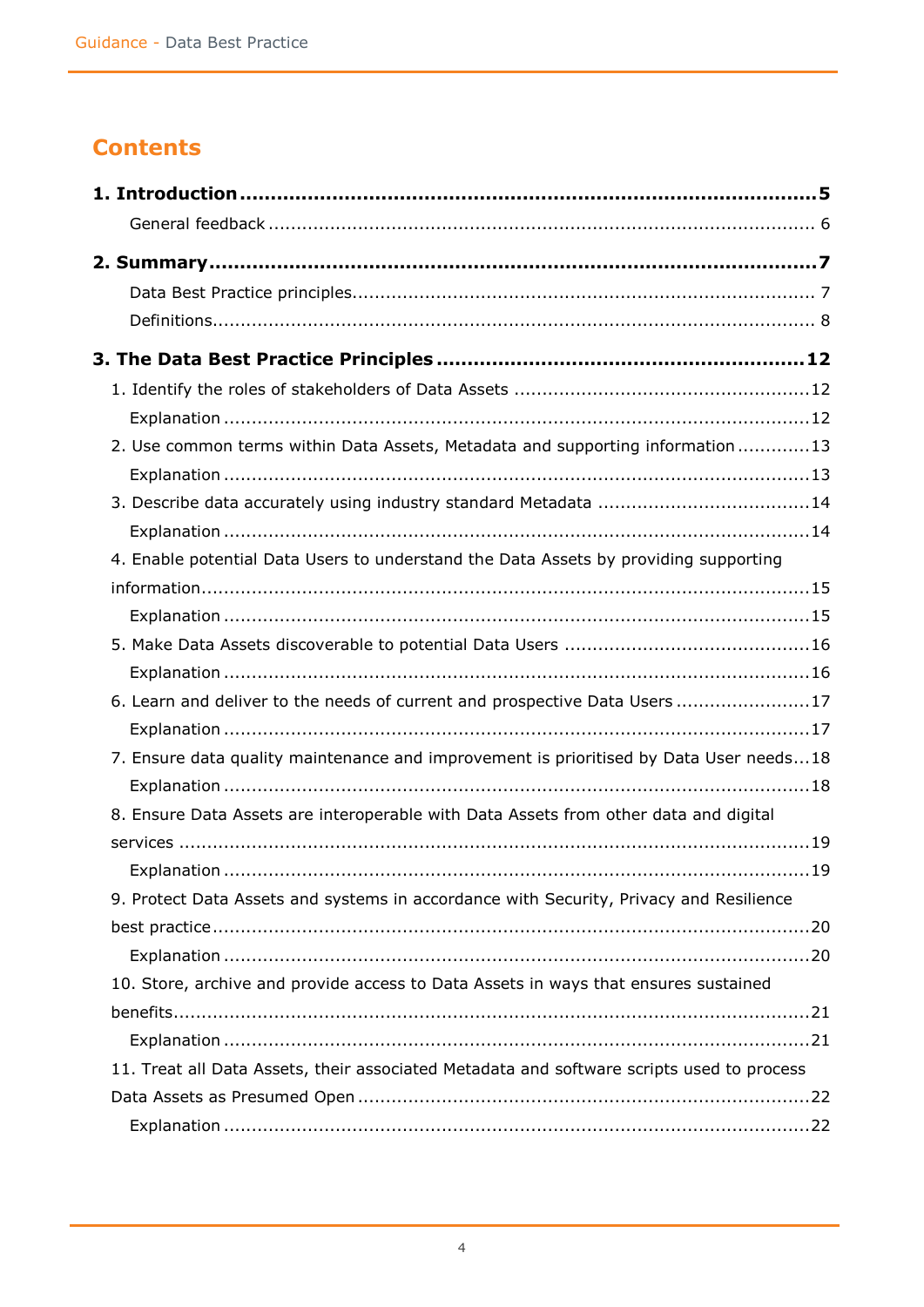### <span id="page-4-0"></span>**1. Introduction**

- 1.1. This document provides principles and explanations that describe requirements for complying with Data Best Practice Guidance.
- 1.2. Energy network companies who are licensed under the RIIO-2 price controls (gas and electricity transmission, gas distribution network companies and the electricity system operator) are required to comply with this guidance when they are preparing and updating their Digitalisation Strategy and Digitalisation Action Plan.
- 1.3. To find out more about this licence obligation, please visit these following links:
	- RIIO-2 Final Determinations for Transmission, Gas Distribution and Electricity System Operator<sup>1</sup>;
	- RIIO-ED2 Sector Specific Methodology Decision<sup>2</sup>; and
	- Decision on the proposed modifications to the RIIO-2 Transmission, Gas Distribution and Electricity System Operator licences<sup>3</sup>.
- 1.4. This guidance is part of Ofgem's standards for data and digitalisation, to be followed by relevant Licensees and by Ofgem itself<sup>4</sup>. Both the Data Best Practice Guidance and this guidance are part of our standards for data and digitalisation.
- 1.5. The work of the other organisations, such as GO FAIR and Government Digital Service (GDS) have strongly informed the development of this guidance. The Government Digital Service (GDS) provides wide-ranging support for topics relating to data and digitalisation; it gives information and methods that span all the principles in the guidance. Of particular relevance are the following:
	- GO FAIR and its FAIR data principles<sup>5</sup>;

<sup>1</sup> [https://www.ofgem.gov.uk/publications-and-updates/riio-2-final-determinations-transmission-and](https://www.ofgem.gov.uk/publications-and-updates/riio-2-final-determinations-transmission-and-gas-distribution-network-companies-and-electricity-system-operator)[gas-distribution-network-companies-and-electricity-system-operator](https://www.ofgem.gov.uk/publications-and-updates/riio-2-final-determinations-transmission-and-gas-distribution-network-companies-and-electricity-system-operator)

<sup>2</sup> <https://www.ofgem.gov.uk/publications-and-updates/riio-ed2-sector-specific-methodology-decision> <sup>3</sup> [https://www.ofgem.gov.uk/publications-and-updates/decision-proposed-modifications-riio-2-](https://www.ofgem.gov.uk/publications-and-updates/decision-proposed-modifications-riio-2-transmission-gas-distribution-and-electricity-system-operator-licences)

[transmission-gas-distribution-and-electricity-system-operator-licences](https://www.ofgem.gov.uk/publications-and-updates/decision-proposed-modifications-riio-2-transmission-gas-distribution-and-electricity-system-operator-licences)

<sup>4</sup> <https://www.ofgem.gov.uk/publications-and-updates/forward-work-programme-202122>

<sup>5</sup> <https://www.go-fair.org/fair-principles/>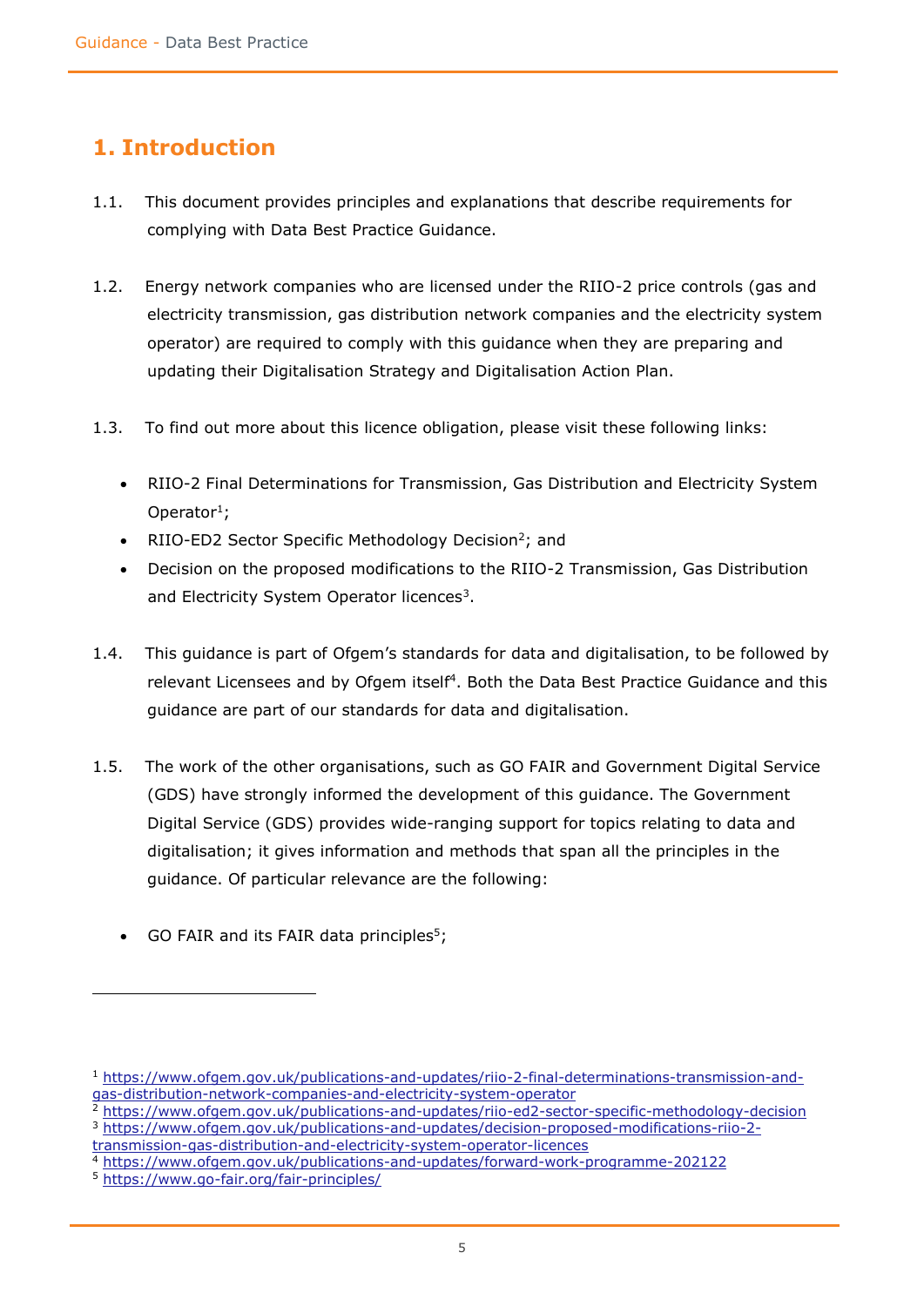- GDS Service Standard<sup>6</sup>;
- GDS Technology Code of Practice7; and the
- GDS Service Manual<sup>8</sup>.

#### <span id="page-5-0"></span>**General feedback**

- 1.6. We believe that feedback is at the heart of good policy development. We are keen to receive your comments about this guidance. We'd also like to get your answers to these questions:
	- Do you have any comments about the overall quality of this guidance?
	- Do you have any comments about its tone and content?
	- Was it easy to read and understand? Or could it have been better written?
	- Any further comments?
- 1.7. Please send any general feedback comments to [ofgemdataservices@ofgem.gov.uk.](mailto:ofgemdataservices@ofgem.gov.uk)

<sup>6</sup> <https://www.gov.uk/service-manual/service-standard>

<sup>7</sup> [https://www.gov.uk/government/publications/technology-code-of-practice/technology-code-of](https://www.gov.uk/government/publications/technology-code-of-practice/technology-code-of-practice)[practice](https://www.gov.uk/government/publications/technology-code-of-practice/technology-code-of-practice)

<sup>8</sup> <https://www.gov.uk/service-manual>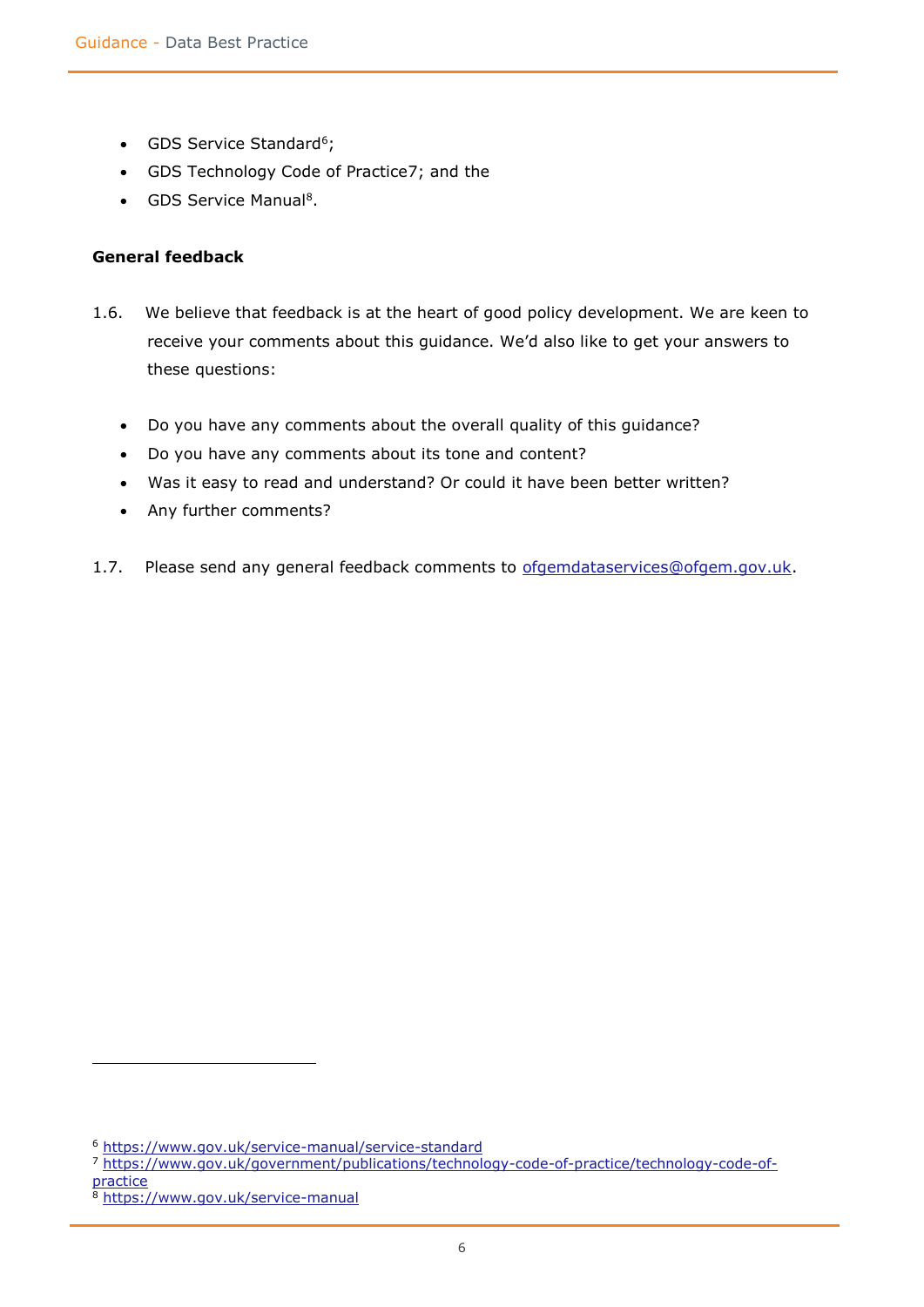### <span id="page-6-0"></span>**2. Summary**

2.1. DBP guidance is designed to ensure data is treated as an asset and used effectively for the benefit of consumers and the Public Interest. It is a principles-based set of guidance which provides guidance on the quality, accuracy and accessibility of data, and its requirements are not specific to the energy sector. It includes the principle that "data assets" must be treated as 'presumed open'<sup>9</sup> which means that data must be made available for all people to use, unless the organisation responsible for handling the data provides evidence of a specific reason for needing to reduce its availability (e.g. to protect individuals' rights to privacy). By complying with this guidance organisations will enable the full benefits of data to be unlocked for consumers.

#### <span id="page-6-1"></span>**Data Best Practice principles**

 $\overline{a}$ 

- **1.** Identify the roles of stakeholders of Data Assets
- **2.** Use common terms within Data Assets, Metadata and supporting information
- **3.** Describe data accurately using industry standard Metadata
- **4.** Enable potential Data Users to understand Data Assets by providing supporting information
- **5.** Make Data Assets discoverable for potential Data Users
- **6.** Learn and deliver to the needs of current and prospective Data Users
- **7.** Ensure data quality maintenance and improvement is prioritised by Data User needs
- **8.** Ensure Data Assets are interoperable with Data Assets from other data and digital services
- **9.** Protect Data Assets and systems in accordance with Security, Privacy and Resilience best practice
- **10.** Store, archive and provide access to Data Assets in ways that ensure sustained benefits
- <span id="page-6-2"></span>**11.** Treat all Data Assets, their associated Metadata and software scripts used to process Data Assets as Presumed Open

<sup>9</sup> <https://es.catapult.org.uk/reports/energy-data-taskforce-report/>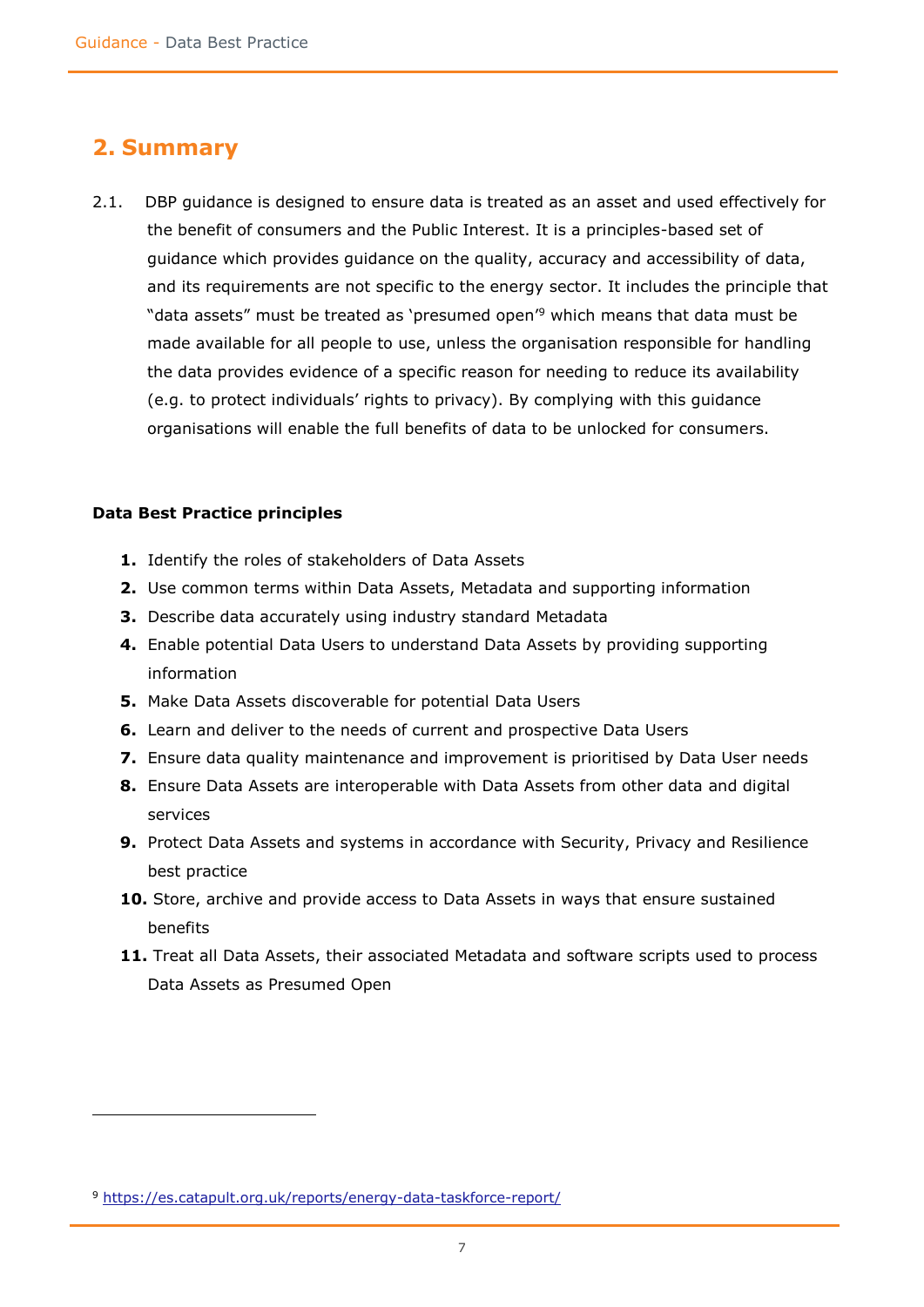#### **Definitions**

**Data Asset:** Any entity that is comprised of data. For example, a database is a data asset that is comprised of data records. A data asset may be a system or application output file, database, document, or web page. A data asset also includes a service that may be provided to access data from an application. For example, a service that returns individual records from a database would be a data asset. Similarly, a web site that returns data in response to specific queries (e.g., www.weather.com) would be a data asset.

This definition is taken from National institute of Standards and Technology (NIST). *10*

**Data Contact Point:** An organisation or individual who is the primary point of contact about a Data Asset or Metadata associated with a Data Asset.

**Data Controller**: A person, public authority, agency or other body which, alone or jointly with others, determines the purposes and means of the processing of a specific Data Asset.

This is based on the ICO definition but has been modified by removing reference to personal data and replacing it noting the processing of a Data Asset*. 11*

**Data Custodian**: A person, public authority, agency or other body that has a legal right to process and publish a Data Asset as the Data Controller or otherwise.

**Data Processor**: A person, public authority, agency or other body which processes Data Assets on behalf of the Data Controller.

This is based on the ICO definition but has been modified by removing reference to personal data and replacing it noting Data Assets. *12*

**Data Subject:** The identified or identifiable living individual or entity to whom data relates.

 $\overline{a}$ 

<sup>10</sup> [https://csrc.nist.gov/glossary/term/data\\_asset](https://csrc.nist.gov/glossary/term/data_asset)

<sup>11</sup> [https://ico.org.uk/for-organisations/guide-to-data-protection/guide-to-the-general-data-protection](https://ico.org.uk/for-organisations/guide-to-data-protection/guide-to-the-general-data-protection-regulation-gdpr/controllers-and-processors/what-are-controllers-and-processors/)[regulation-gdpr/controllers-and-processors/what-are-controllers-and-processors/](https://ico.org.uk/for-organisations/guide-to-data-protection/guide-to-the-general-data-protection-regulation-gdpr/controllers-and-processors/what-are-controllers-and-processors/)

<sup>12</sup> [https://ico.org.uk/for-organisations/guide-to-data-protection/guide-to-the-general-data-protection](https://ico.org.uk/for-organisations/guide-to-data-protection/guide-to-the-general-data-protection-regulation-gdpr/controllers-and-processors/what-are-controllers-and-processors/)[regulation-gdpr/controllers-and-processors/what-are-controllers-and-processors/](https://ico.org.uk/for-organisations/guide-to-data-protection/guide-to-the-general-data-protection-regulation-gdpr/controllers-and-processors/what-are-controllers-and-processors/)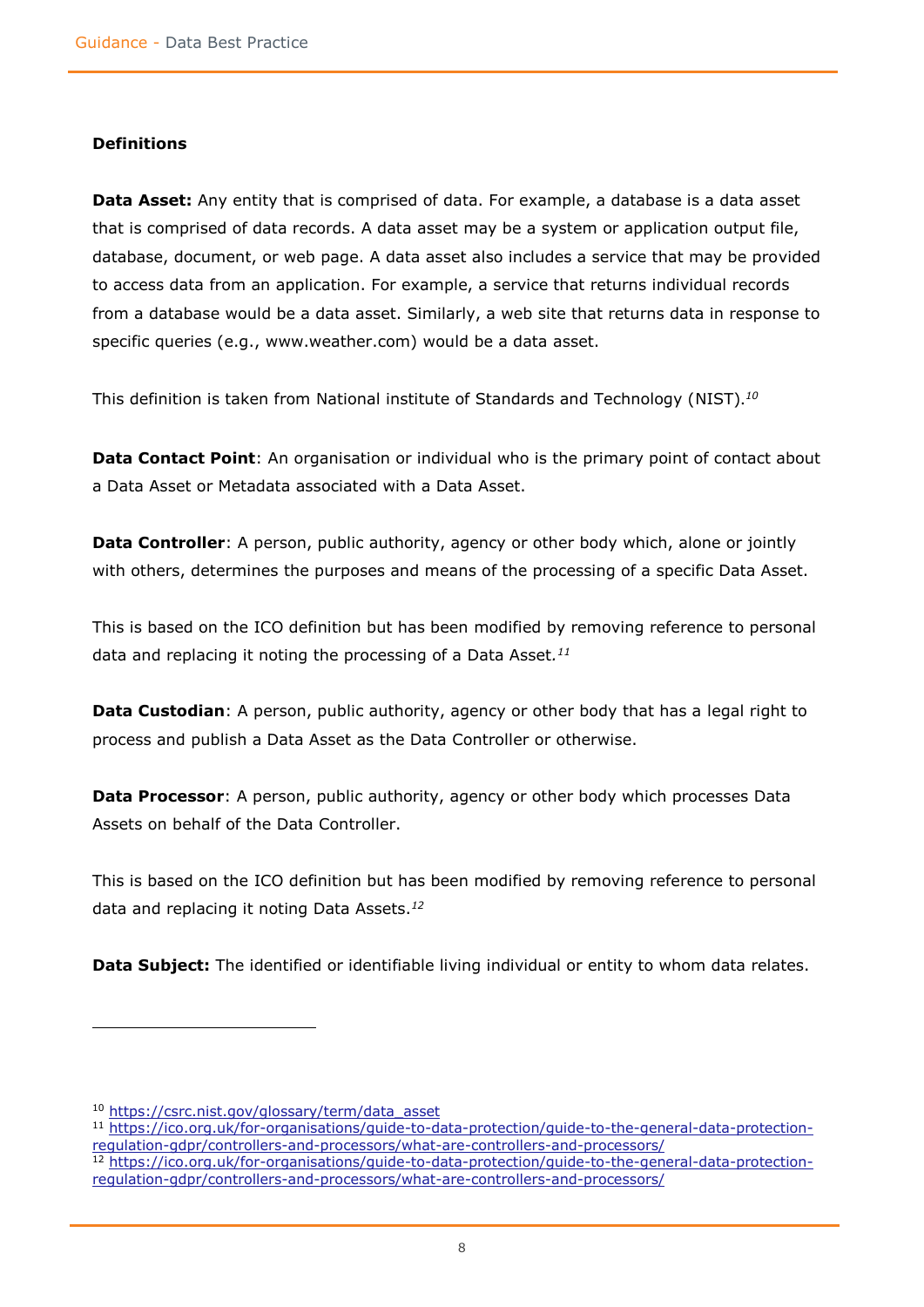$\overline{a}$ 

**Data User:** An organisation or individual which utilises data held by a Data Custodian for any reason.

**Data Best Practice Guidance:** means (1) the guidance document issued by the Authority<sup>13</sup> in accordance with Part D of Special Condition 9.5 (Digitalisation) of the RIIO-2 price controls for Electricity Transmission, Gas Transmission and Gas Distribution and Special Condition 2.11 (Digitalisation) of the RIIO-2 price controls for the Electricity System Operator and (2) part of Ofgem's standards for data and digitalisation.

**Digitalisation Action Plan**: an organisation's plan to digitalise its Products and Services prepared and published in accordance with Part B of Special Condition 9.5 (Digitalisation) of the RIIO-2 price controls for Electricity Transmission, Gas Transmission and Gas Distribution and Part B of Special Condition 2.11 (Digitalisation) of the RIIO-2 price controls for the Electricity Service Operator.

**Digitalisation Strategy:** the strategic approach taken by an organisation to digitalise its Products and Services and evidenced by the archive prepared and published by the Licensee in accordance with Part A of Special Condition 9.5 (Digitalisation) of the RIIO-2 price controls for Electricity Transmission, Gas Transmission and Gas Distribution and Part A of Special Condition 2.11 (Digitalisation) of the RIIO-2 price controls for the Electricity System Operator.

**Digitalisation Strategy and Action Plan Guidance:** means (1) the guidance document issued by the Authority in accordance with Part C of Special Condition 9.5 (Digitalisation) of the RIIO-2 price controls for Electricity Transmission, Gas Transmission and Gas Distribution and Special Condition 2.11 (Digitalisation) of the RIIO-2 price controls for the Electricity System Operator and (2) part of Ofgem's standards for data and digitalisation.

**DSAP**: A combination of both Digitalisation Strategy and Digitalisation Action Plan.

**Energy System Data:** all Data Assets for which an entity is a Data Custodian as a consequence of it exercising its rights and obligations under a licence granted under section 6 (1) or (1A) of the Electricity Act 1989 or section 7, 7ZA, 7A or 7AB of the Gas Act 1986".

 $13$  The terms "the Authority", "we", and "us" are used interchangeably in this document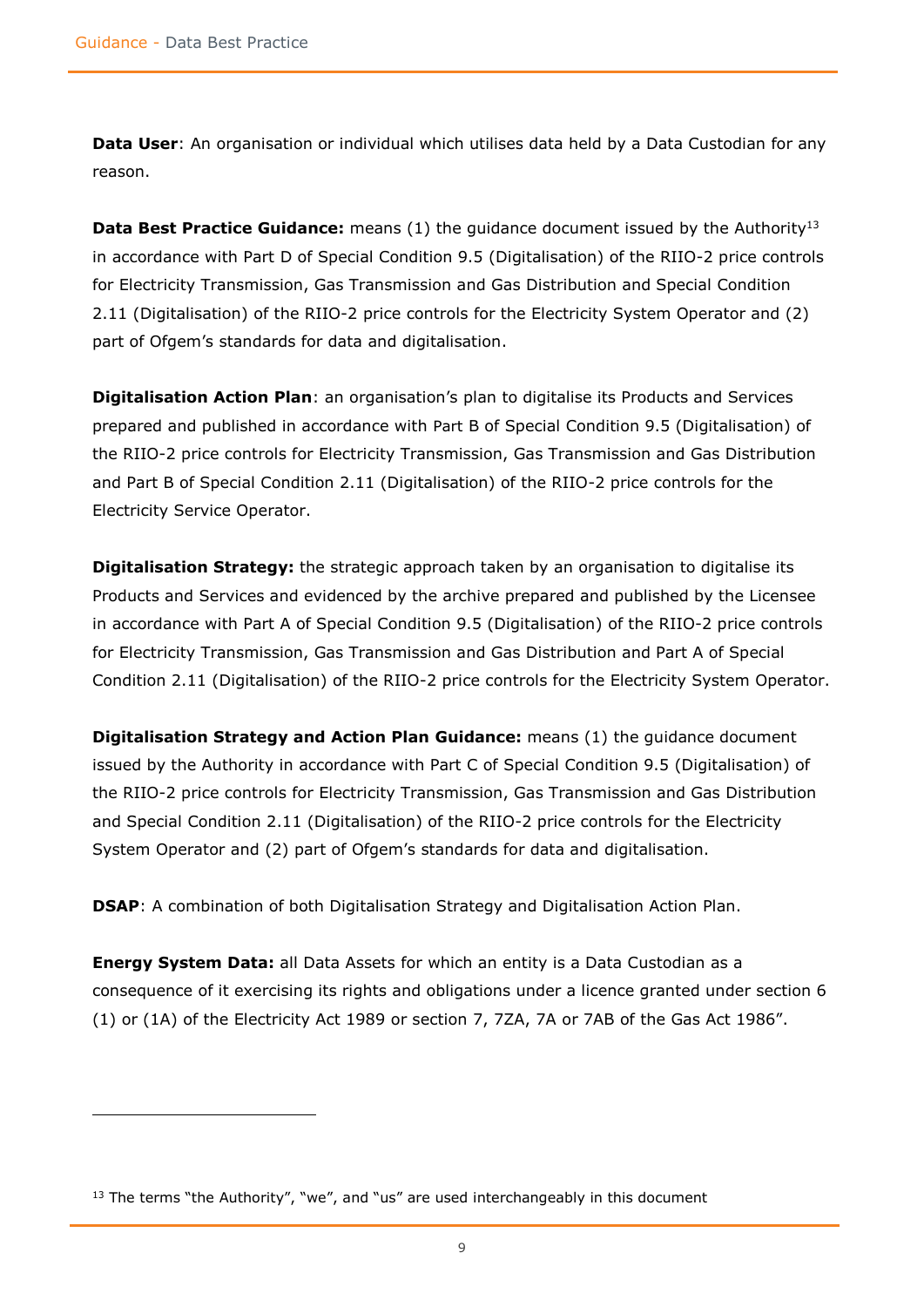**Metadata:** a set of data that describes and gives information about other data.

**Open Data:** Data Assets, their associated Metadata and software scripts used to process Data Assets that are made available for anyone to use, modify and distribute with no restrictions.

**Open Data Triage:** The process carried out by a Data Custodian to determine if there is any evidence of sensitivities associated with Data Assets, their associated Metadata and software scripts used to process Data Assets if they are used as Open Data. These sensitivities are limited to those that:

- (i). relate to peoples' rights to personal privacy;
- (ii). security needs;
- (iii). obligations from legislation and/or regulation;
- (iv).commercial requirements that, if not protected, will have a negative impact on Products and Services for end-consumers; and
- (v). would have a negative impact on the Public Interest.

Where any of the above sensitivities are identified, Open Data Triage will also include the determination of how the Data Custodian can mitigate any risk associated with them, while also making the Data Assets, their associated Metadata and software scripts used to process Data Assets as open to stakeholders as possible. The Data Custodian should consider both processing of and/or whether providing different levels of access by different types stakeholders to the Data Assets, their associated Metadata and software scripts used to process Data Assets would help to mitigate any identified risk.

**Presumed Open**: The treatment of Data Assets, their associated Metadata and software scripts used to process Data Assets as Open Data, subject to Open Data Triage.

**Products and Services:** Anything that a party can offer to a market for attention, acquisition, use or consumption that could satisfy a need or want.

**Public Interest:** The welfare or well-being of the general public and society.

**Single Provider Product or Service:** A product or service among the Products and Services provided by a Data Custodian where no alternative option or provider is available to parties seeking to access that product or service.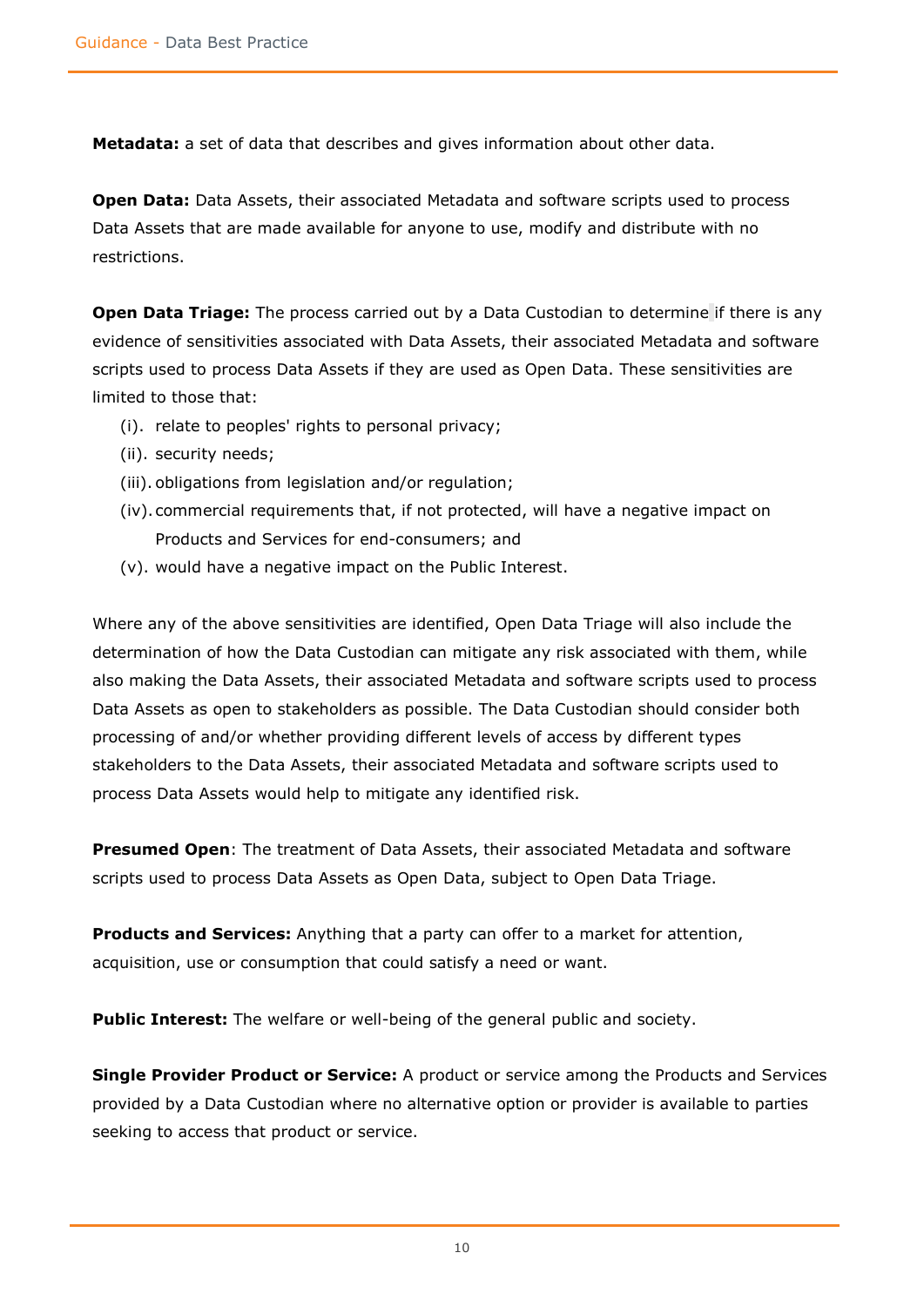**the Authority:** means the Gas and Electricity Markets Authority that is established under section 1 of the Utilities Act 2000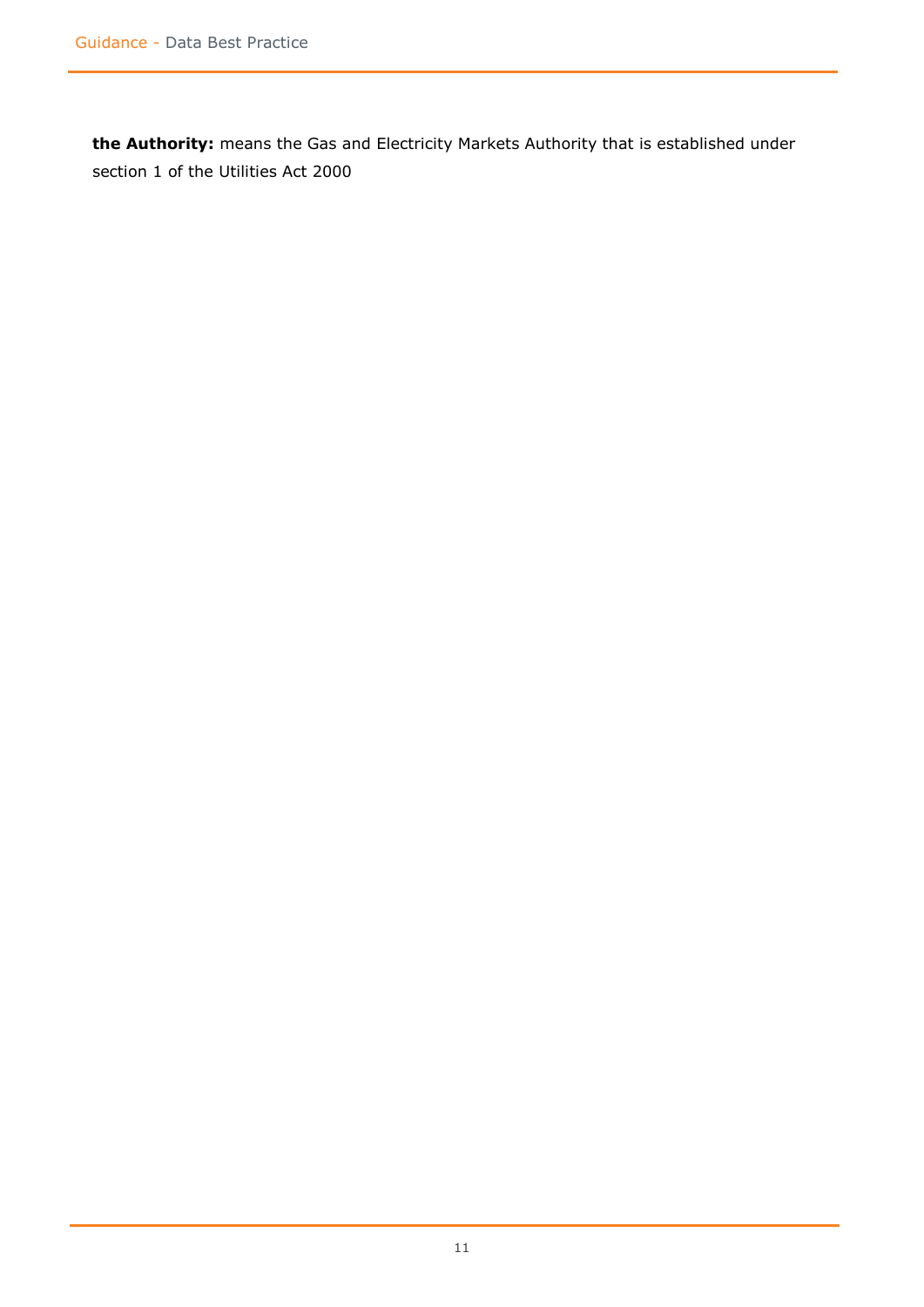### <span id="page-11-0"></span>**3. The Data Best Practice Principles**

### <span id="page-11-1"></span>**1. Identify the roles of stakeholders of Data Assets**

#### <span id="page-11-2"></span>**Explanation**

3.1. The Licensee must identify the Data Assets that it is the Data Custodian of; for these, the Licensee must also identify any relevant Data Subjects, Data Controllers and Data Processors. The Licensee must keep this information in logs.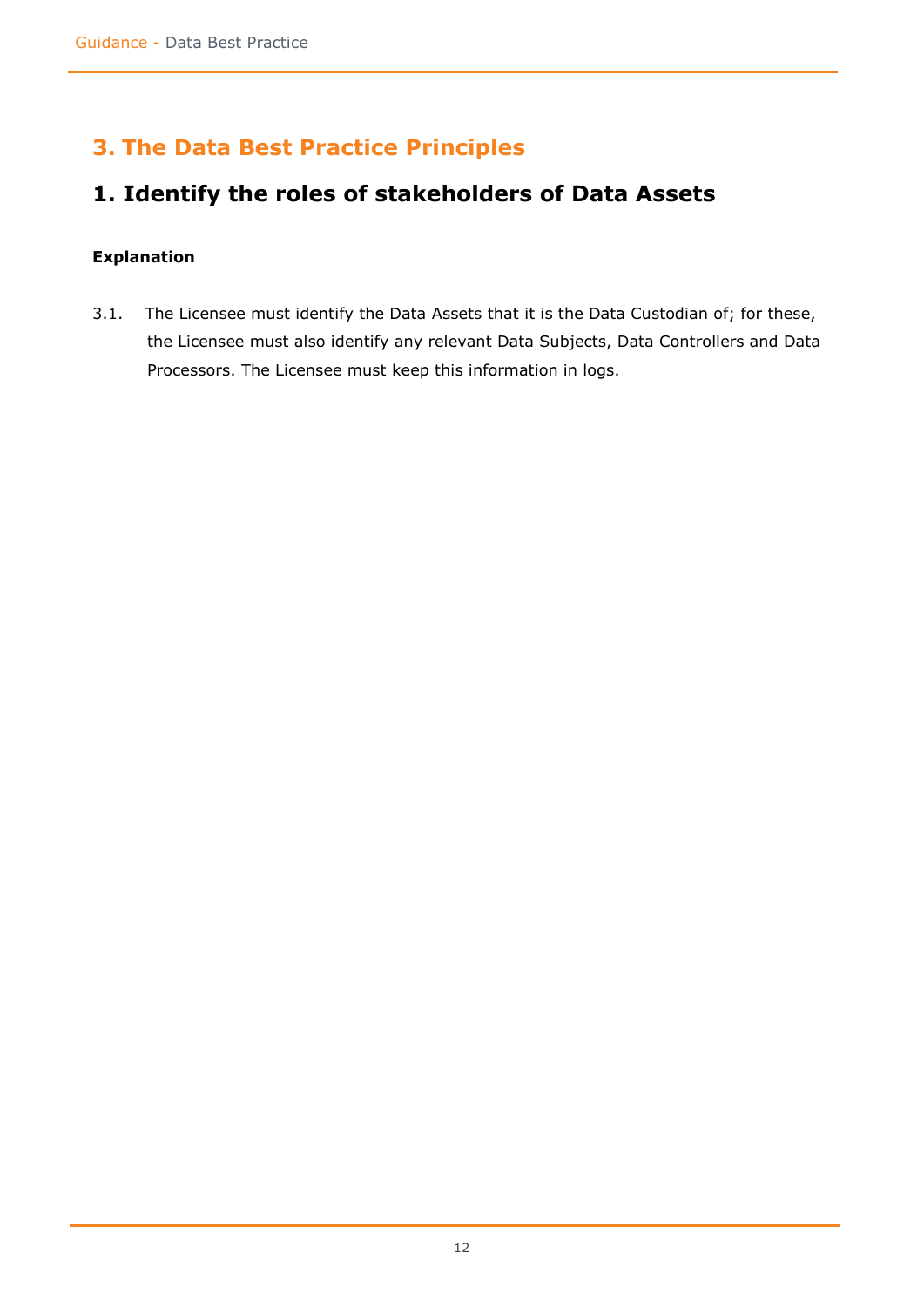# <span id="page-12-0"></span>**2. Use common terms within Data Assets, Metadata and supporting information**

### <span id="page-12-1"></span>**Explanation**

3.2. Licensees must enable Data Users to be able to search for and easily join Data Assets and associated Metadata to Data Assets and Metadata provided by other organisations. Licensees must label and describe Data Assets and Metadata using a taxonomy that is commonly recognised by practitioners who use the Metadata across the relevant subject matter domain.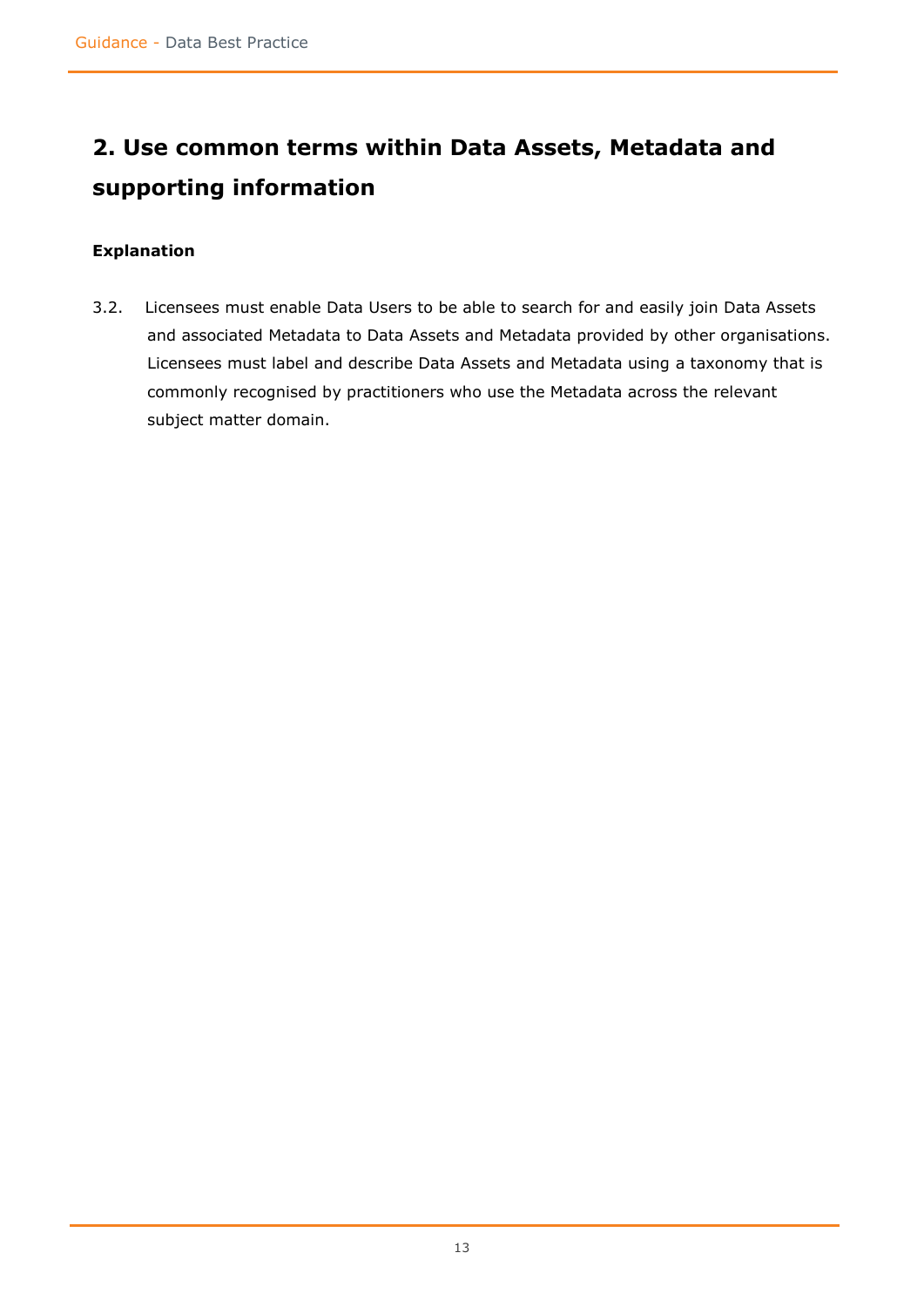# <span id="page-13-0"></span>**3. Describe data accurately using industry standard Metadata**

- <span id="page-13-1"></span>3.3. The Licensee must make it easy for Data Users to be able to work with and understand information that describes each Data Asset. The Licensee must therefore provide Metadata associated with Data Assets and this Metadata must be made available to Data Users independently of the Data Asset itself.
- 3.4. The Licensee must treat the Metadata as a Data Asset itself. When providing Metadata, the Licensee must format and structure this in a widely recognised and accepted format.
- 3.5. There is no requirement for the Licensee to create Metadata about its Metadata associated with Data Assets.
- 3.6. When it updates or extends a Data Asset, the Licensee must ensure that the Metadata reflects any such changes so that Data Users can easily identify additions or changes.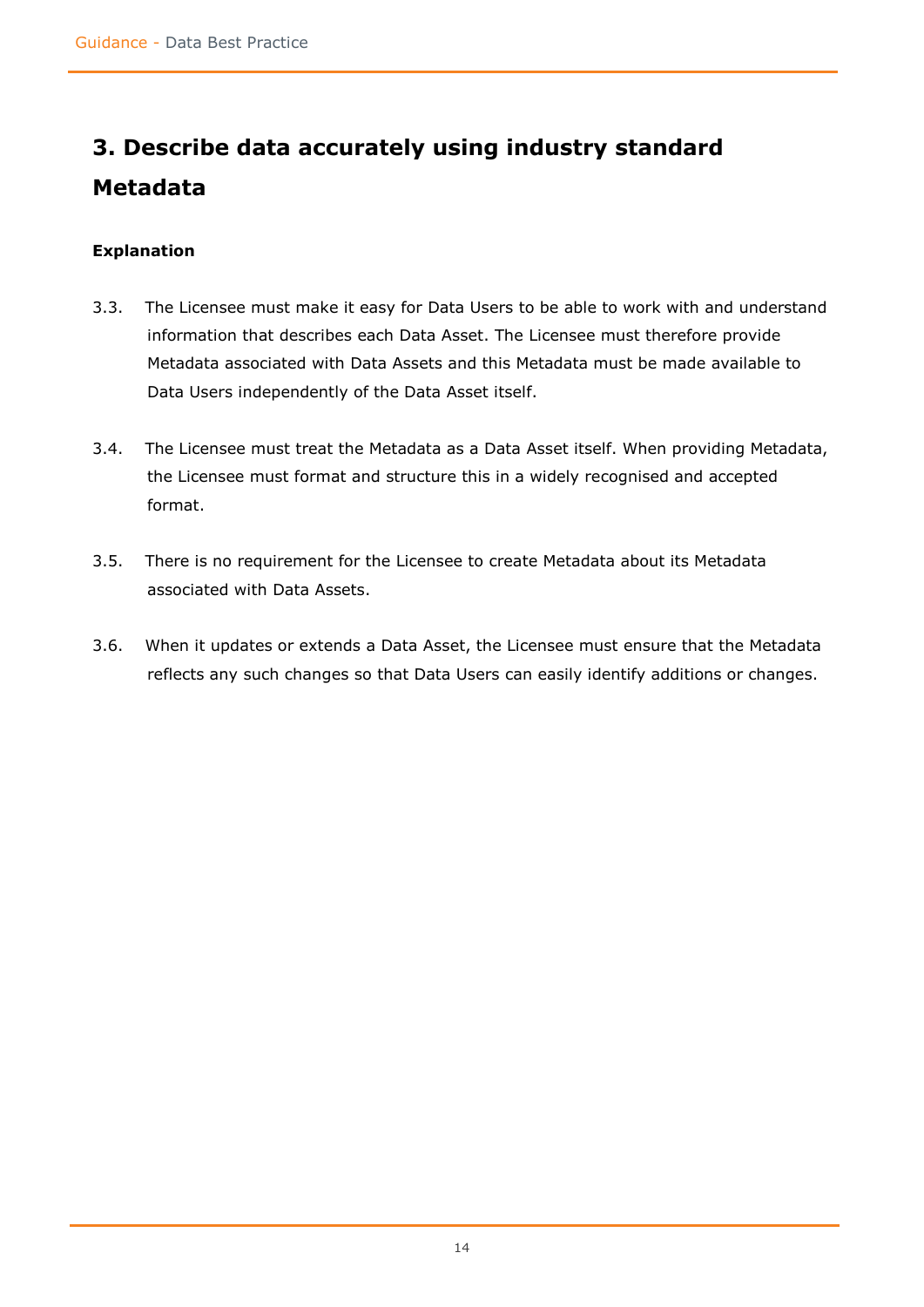# <span id="page-14-0"></span>**4. Enable potential Data Users to understand the Data Assets by providing supporting information**

### <span id="page-14-1"></span>**Explanation**

3.7. Throughout the lifecycle of a Data Asset the Licensee must make available supporting information that Data Users require for the maximum benefits to be gained by consumers and the Public Interest. The Licensee must ensure a point of contact is provided for Data Users to raise and resolve enquiries about the Data Asset and its supporting information.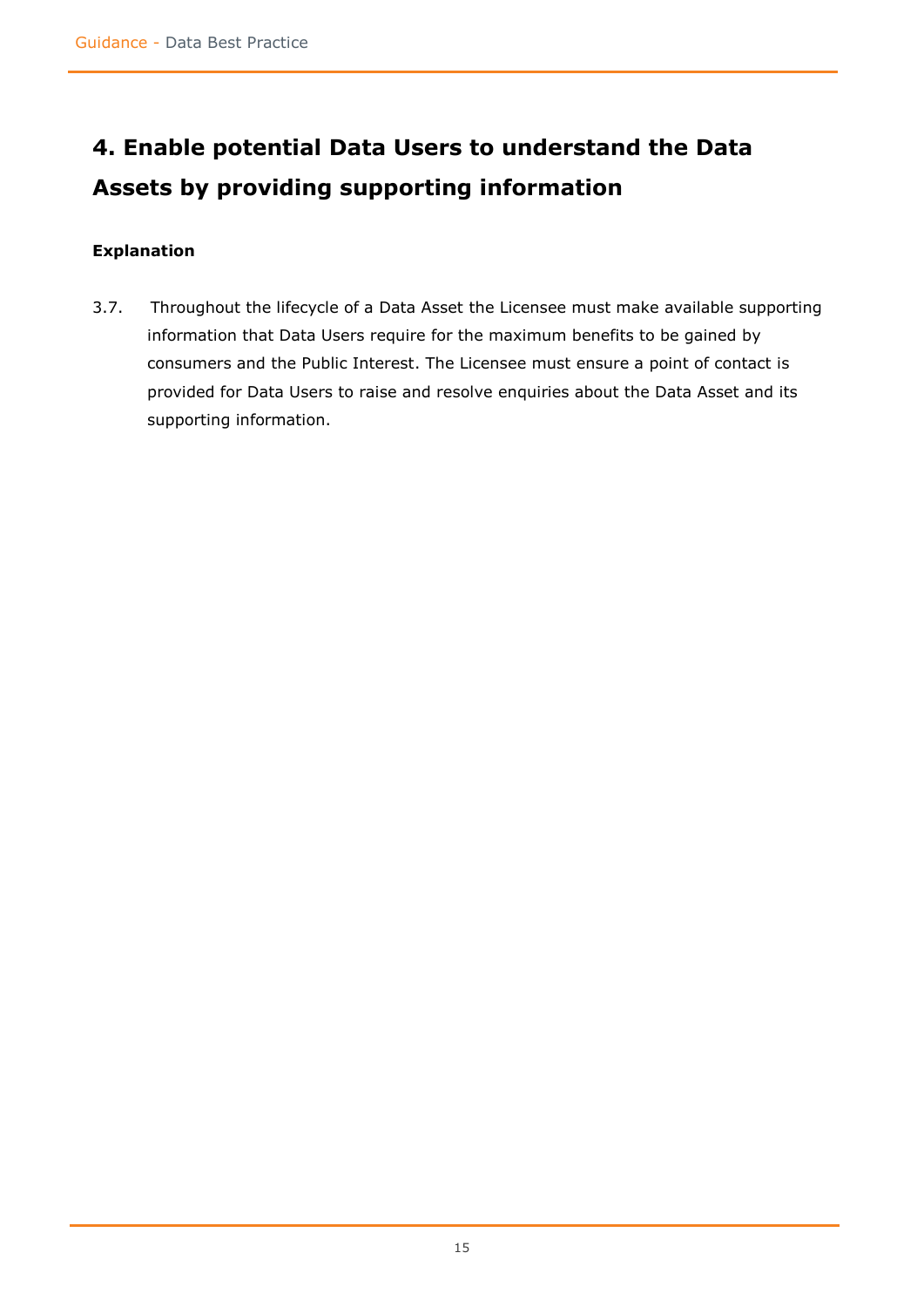### <span id="page-15-0"></span>**5. Make Data Assets discoverable to potential Data Users**

#### <span id="page-15-1"></span>**Explanation**

<span id="page-15-2"></span>3.8. Licensees must ensure that all potential Data Users can identify the Data Assets that the Licensee is the Data Custodian of, and how Data Users can pursue access to these Data Assets. Licensees must ensure that the Metadata associated to Data Assets is discoverable to Data Users, subject to the outcome of an Open Data Triage process.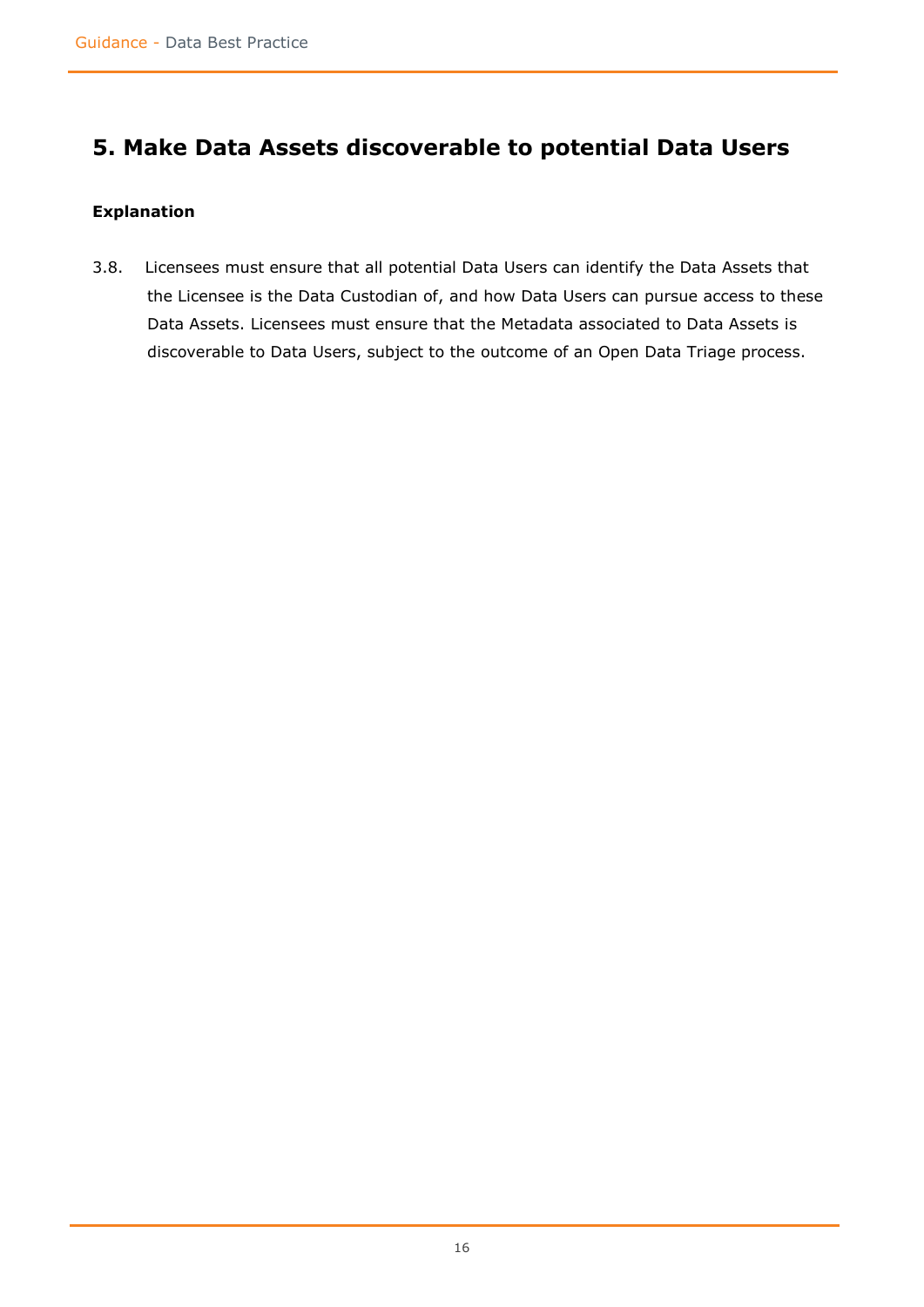# **6. Learn and deliver to the needs of current and prospective Data Users**

### <span id="page-16-0"></span>**Explanation**

3.9. The Licensee must identify the Product and Service requirements of Data Users who use, or who wish to use, the Data Assets that it is the Data Custodian of. The Licensee must then develop and deliver Products and Services to meet Data Users' requirements, where doing so would benefit one or both of end-consumers and the Public Interest. Where the Licensee is obligated to publish and update a DSAP, these Products and Services must be integrated into those publications.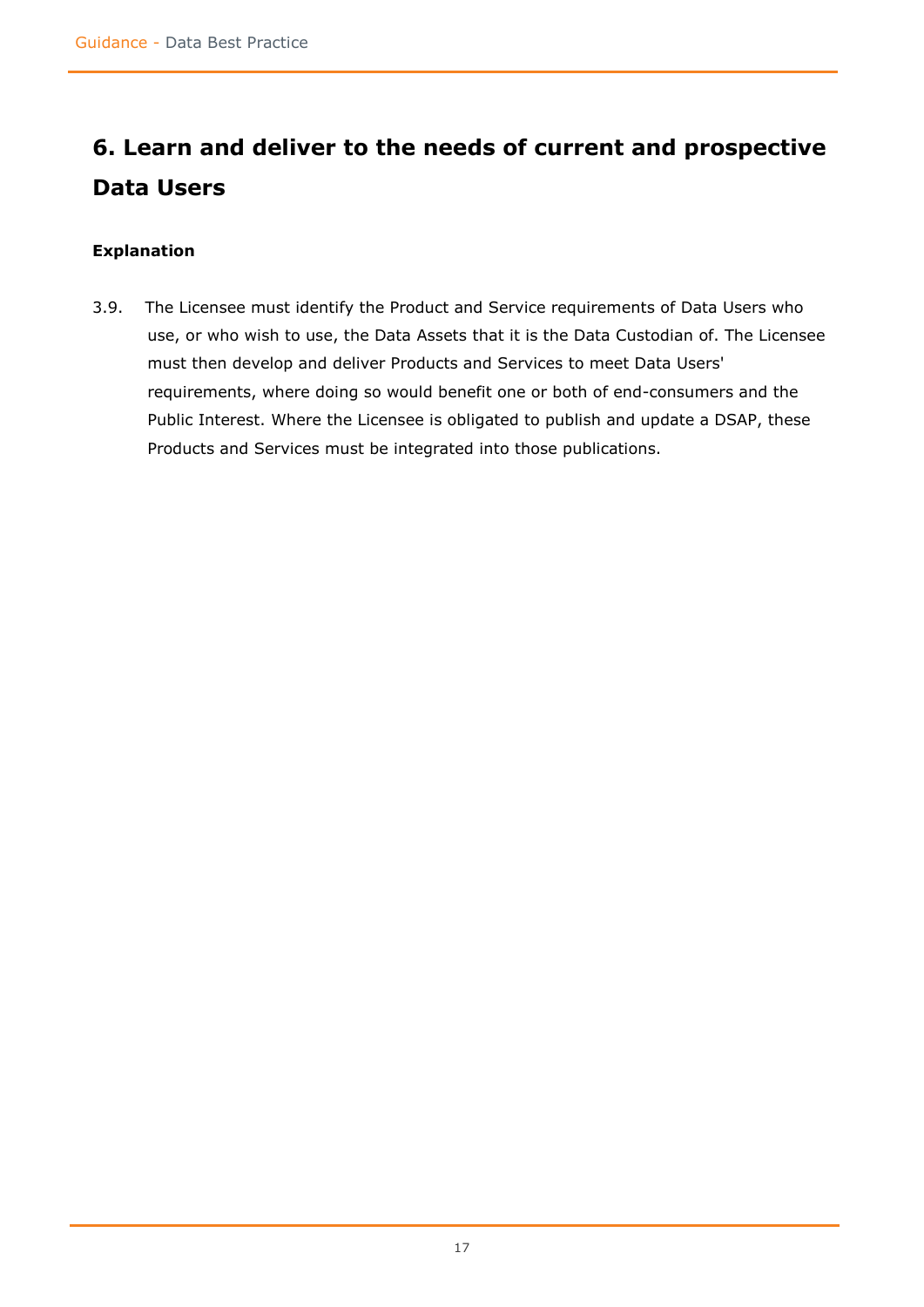### <span id="page-17-0"></span>**7. Ensure data quality maintenance and improvement is prioritised by Data User needs**

- <span id="page-17-1"></span>3.10. Where the Licensee reasonably expects Data Users' application of Data Assets for which it is the Data Custodian of to deliver a net benefit for end-consumers, and/or the Public Interest, the Licensee must ensure that Data Assets are of a quality that is sufficient to meet the requirements of its Data Users. Data Users must have an option for contesting decisions regarding the definition of sufficient data quality of a Data Asset.
- 3.11. Where data quality issues are identified the Licensee must ensure that these issues are rectified as soon as practicable.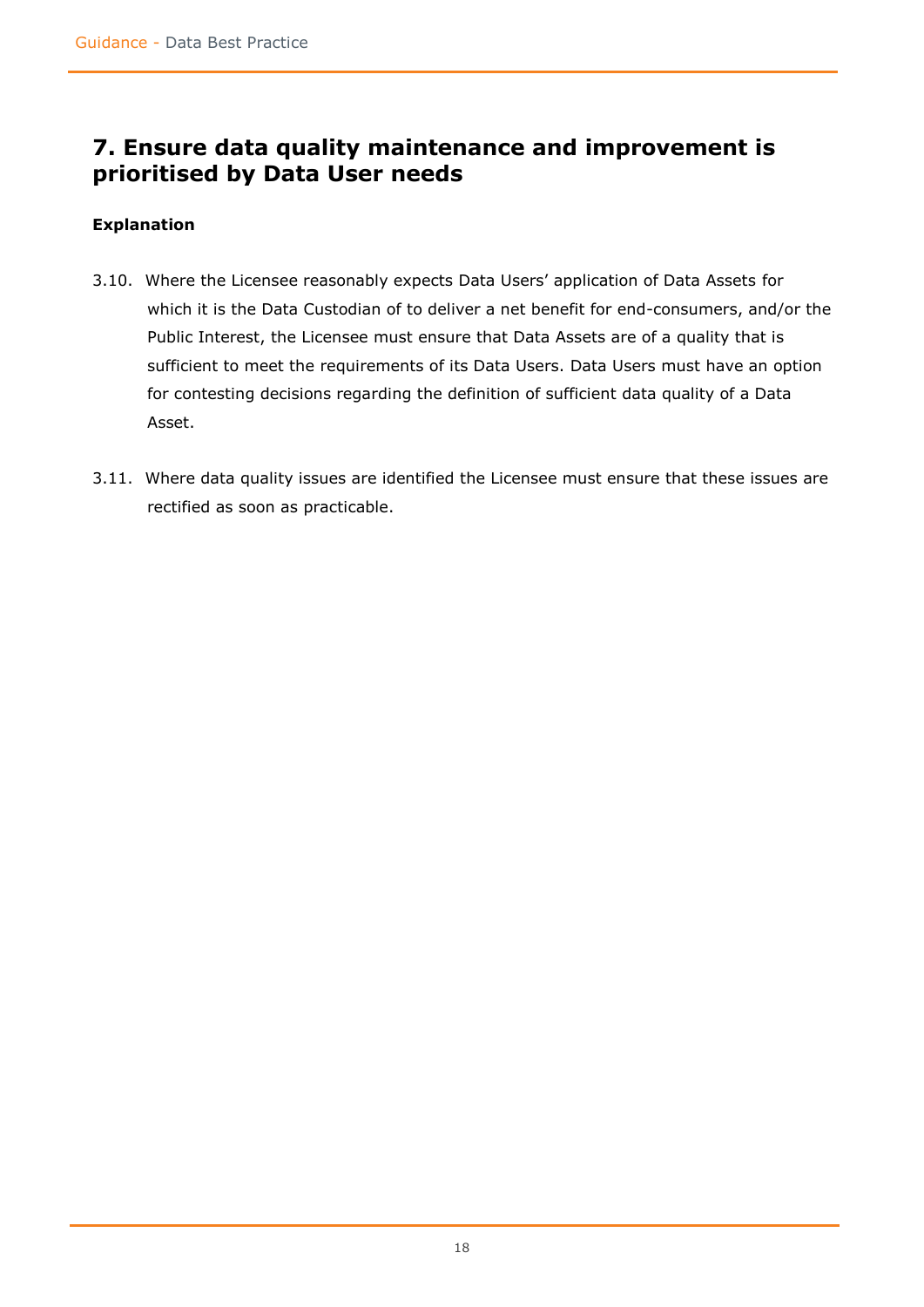### <span id="page-18-0"></span>**8. Ensure Data Assets are interoperable with Data Assets from other data and digital services**

- <span id="page-18-1"></span>3.12. Licensees must enable interoperability between the Data Assets that they are the Data Custodian of with Data Assets.
- 3.13. When the Licensee makes Data Assets available, it must do so in ways that make it easy for Data Users to gain information and/or insight from those Data Assets in conjunction with other Data Assets.
- 3.14. The Licensee must make data available in such a way that it is reasonably easy for Data Users to:
	- (i). exchange Data Assets between systems;
	- (ii). interface with Data Assets held in the Licensee's systems; and
	- (iii). join Data Assets with other Data Assets, such as by using standard interfaces, standard data structures and/or common reference data.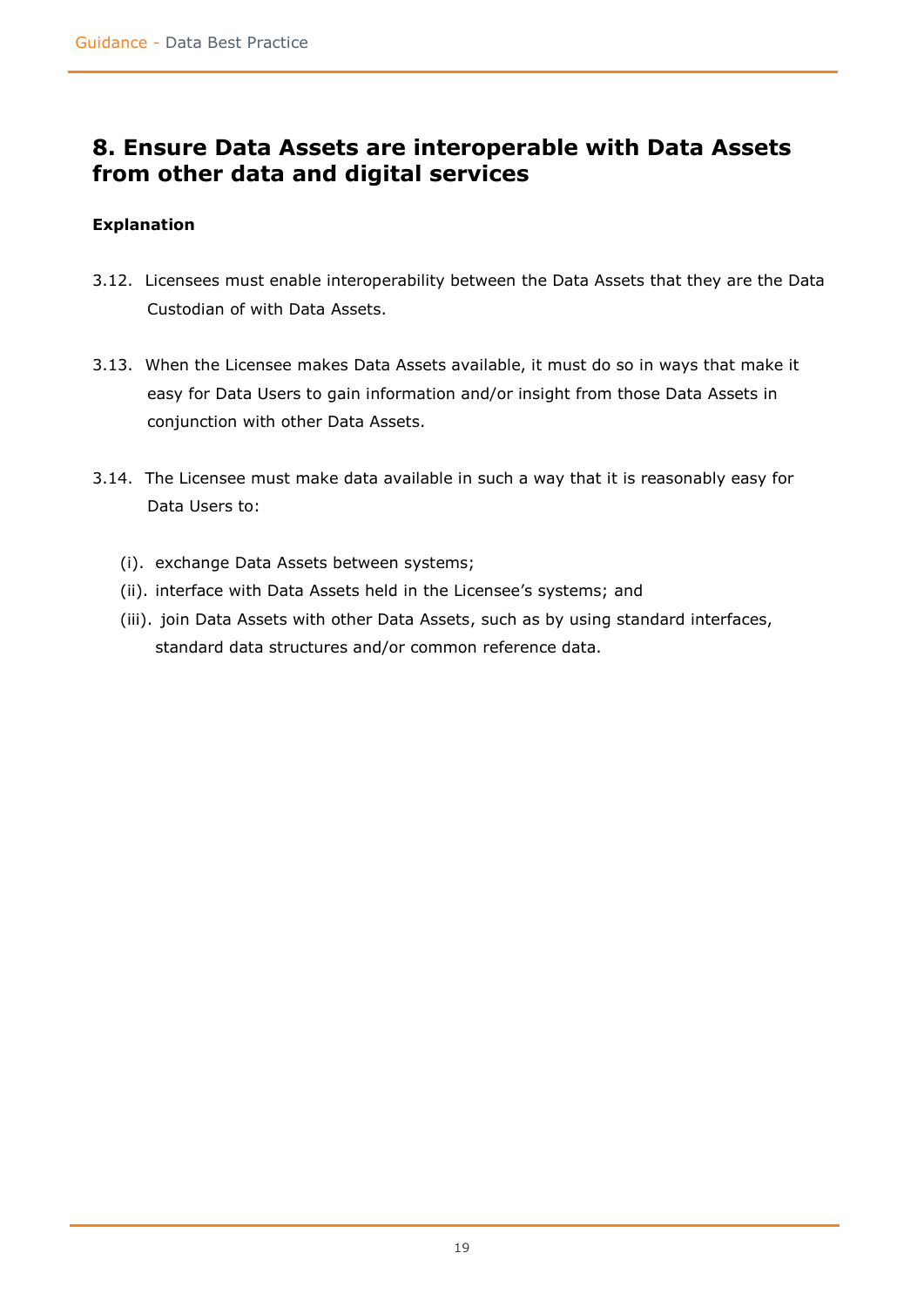### <span id="page-19-0"></span>**9. Protect Data Assets and systems in accordance with Security, Privacy and Resilience best practice**

### <span id="page-19-1"></span>**Explanation**

3.15. The Licensee must ensure that compliance with this guidance does not negatively impact its compliance with all relevant regulations, legislation, and Security, Privacy and Resilience (SPaR) requirements.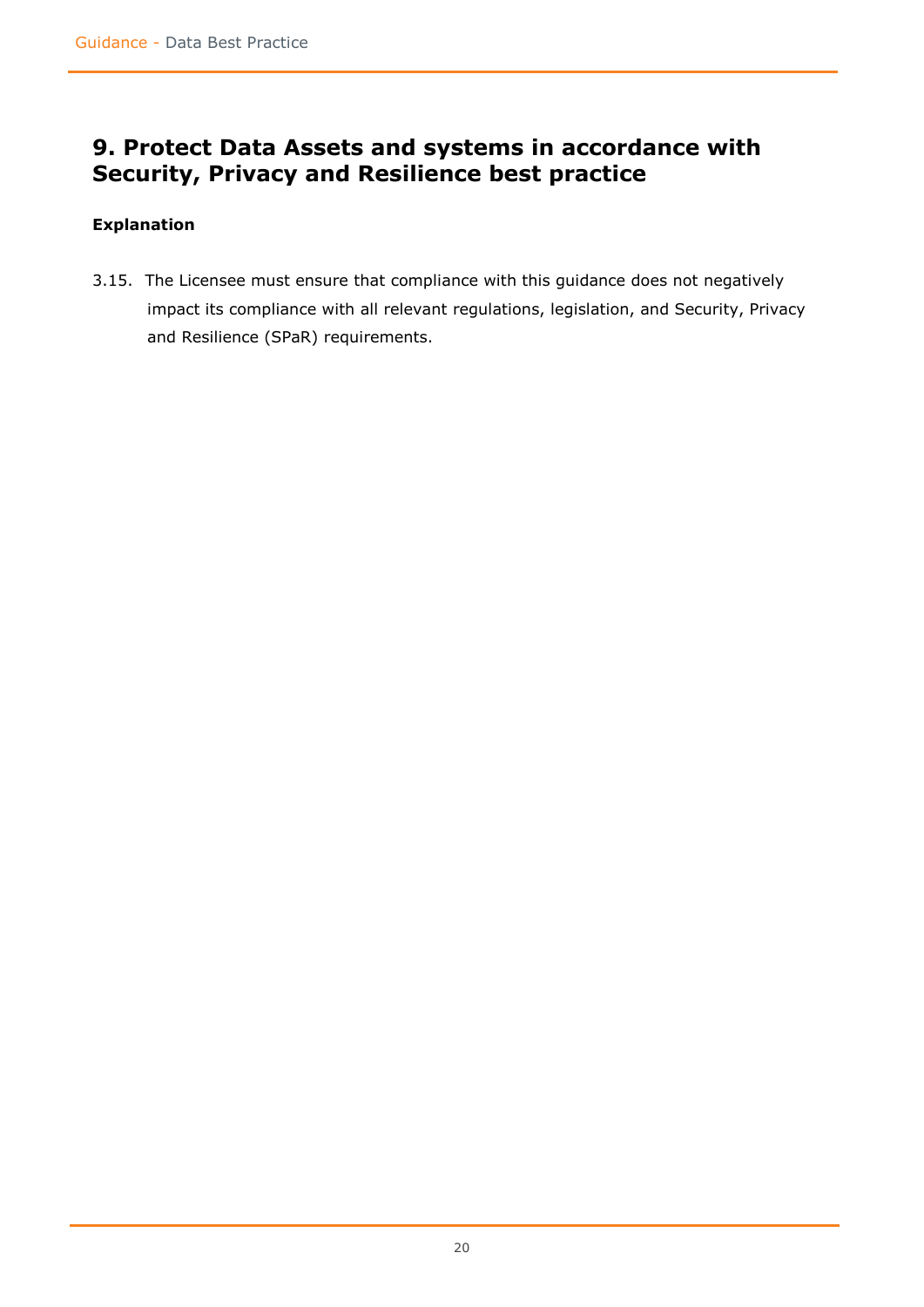### <span id="page-20-0"></span>**10. Store, archive and provide access to Data Assets in ways that ensures sustained benefits**

- <span id="page-20-1"></span>3.16. When Data Assets are not required by the Licensee, the Licensee must ask stakeholders whether they consider if the Data Assets could create a future benefit if archived. The Licensee must archive Data Assets when, taking account of stakeholders views', it determines the storage will be a net benefit to consumers and/or the Public Interest.
- 3.17. When archiving, the licensee must also ask stakeholders for views on the storage method and formats to use. In determining what to archive, it must consider:
	- Data Assets;
	- Metadata;
	- software scripts used to process Data Assets;
	- data derived resulting from this processing of the original Data Asset; and
	- human-readable representations of the data and any other relevant supporting information.
- <span id="page-20-2"></span>3.18. The Licensee must ensure the risk of Data Assets, Metadata and software scripts used to process Data Assets being unintentionally or maliciously deleted such that they are unrecoverable is minimal.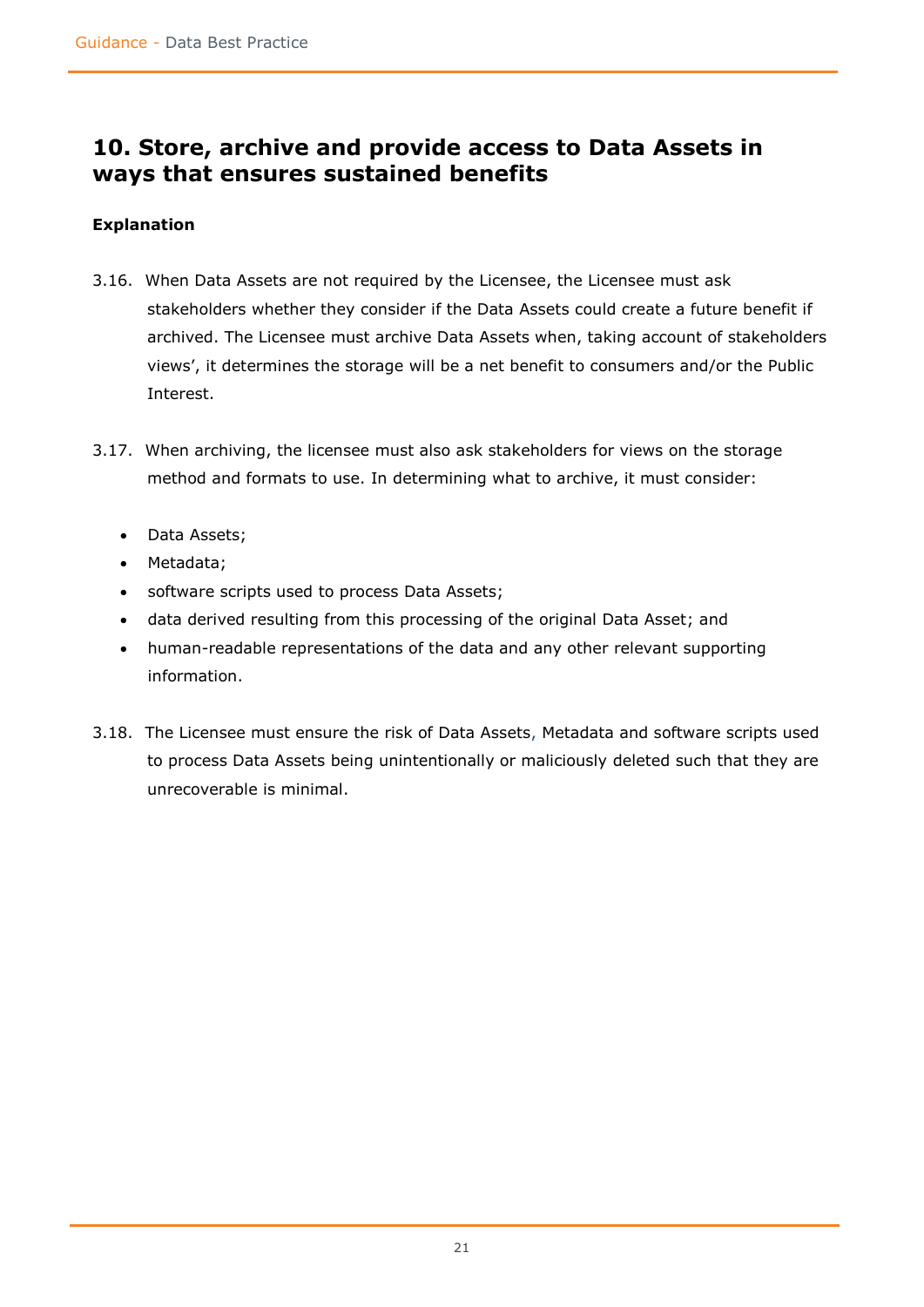### **11. Treat all Data Assets, their associated Metadata and software scripts used to process Data Assets as Presumed Open**

- <span id="page-21-0"></span>3.19. The Licensee must treat all Data Assets, their associated Metadata and software scripts used to process Data Assets that it is the Data Custodian of as Presumed Open and these must be subjected to Open Data Triage.
- 3.20. The Licensee must treat information created during Open Data Triage as Open Data, except where this will result in a sensitivity listed in the Open Data Triage definition.
- 3.21. Where a sensitivity associated with the Data Assets, their associated Metadata and software scripts used to process Data Assets is identified, the Licensee must take all reasonable steps to provide options that describe how these can be made available in a format or version that mitigates the risk associated with any identified sensitivity. When identifying those options the Licensee should additionally consider whether providing different stakeholders with different levels of access would mitigate any identified risk while also minimising any reduction in the utility of the Data Asset.
- 3.22. The Licensee must make available the Data Assets, their associated Metadata and software scripts used to process Data Assets in the changed formats, versions or with the different levels of access to stakeholders, where it is beneficial to end consumers and the Public Interest to do so.
- 3.23. The Licensee must record at least the following information about Open Data Triage processes:
	- what has been triaged;
	- when the process took place;
	- a description of the sensitivities, if any, that have been identified including the type of sensitivity as defined by Open Data Triage;
	- the options considered for how to mitigate any sensitivities that were identified and the impact these have on the utility of the Data Assets, their associated Metadata and/or software scripts used to process Data Assets; and
	- any decisions made.